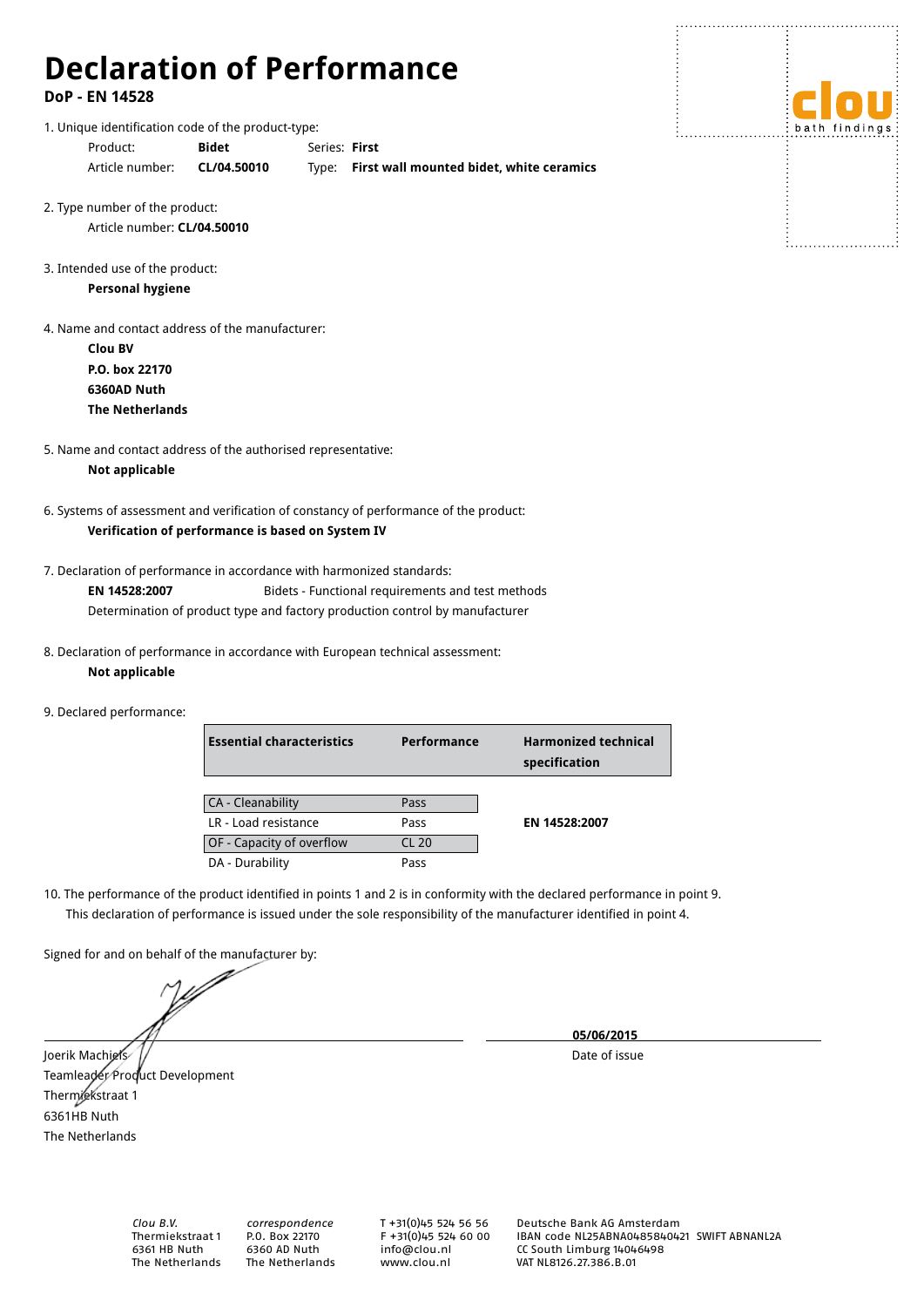# **Prestatieverklaring**

### **DoP - EN 14528**

1. Unieke identificatiecode van het producttype:

| Product:       | <b>Bidet</b> | Serie: <b>First</b> |                                     |
|----------------|--------------|---------------------|-------------------------------------|
| Artikelnummer: | CL/04.50010  |                     | Type: First wandbidet, wit keramiek |

2. Type nummer van het product:

Artikelnummer: **CL/04.50010**

3. Beoogd gebruik van het product:

**Persoonlijke hygiëne**

4. Naam en contactadres van de producent:

**Clou BV P.O. box 22170 6360AD Nuth Nederland**

5. Naam en contactadres van de gemachtigde vertegenwoordiger:

**Niet van toepassing**

6. Systeem voor de beoordeling en verificatie van de prestatiebestendigheid van het product: **Verificatie prestatiebestendigheid gebaseerd op systeem IV**

7. Prestatieverklaring conform geharmoniseerde norm:

**EN 14528:2007** Bidets - Functionele eisen en beproevingsmethoden Bepaling van het producttype en productiecontrole in de fabriek door de fabrikant

8. Prestatieverklaring conform Europese technische beoordeling:

#### **Niet van toepassing**

9. Aangegeven prestaties:

| Essentiële eigenschappen     | <b>Prestatie</b> | Geharmoniseerde<br>technische specificatie |
|------------------------------|------------------|--------------------------------------------|
|                              |                  |                                            |
| CA - Reinigbaarheid          | Geslaagd         |                                            |
| LR - Belastingsweerstand     | Geslaagd         | EN 14528:2007                              |
| OF - Capaciteit van overloop | C120             |                                            |
| DA - Duurzaamheid            | Geslaagd         |                                            |

10. De prestaties van het product geïdentificeerd in punten 1 en 2 is in overeenstemming met de aangegeven prestaties in punt 9. Deze prestatieverklaring wordt afgegeven onder de verantwoordelijkheid van de fabrikant vermeld in punt 4.

Ondertekend voor en namens de fabrikant:

**05/06/2015** 

Joerik Machiels /// **State Datum van uitgifte** Teamleider Productontwikkeling Thermiekstraat 1 6361HB Nuth Nederland



*Clou B.V.* Thermiekstraat 1 6361 HB Nuth The Netherlands

*correspondence* P.O. Box 22170 6360 AD Nuth The Netherlands T +31(0)45 524 56 56 F +31(0)45 524 60 00 info@clou.nl www.clou.nl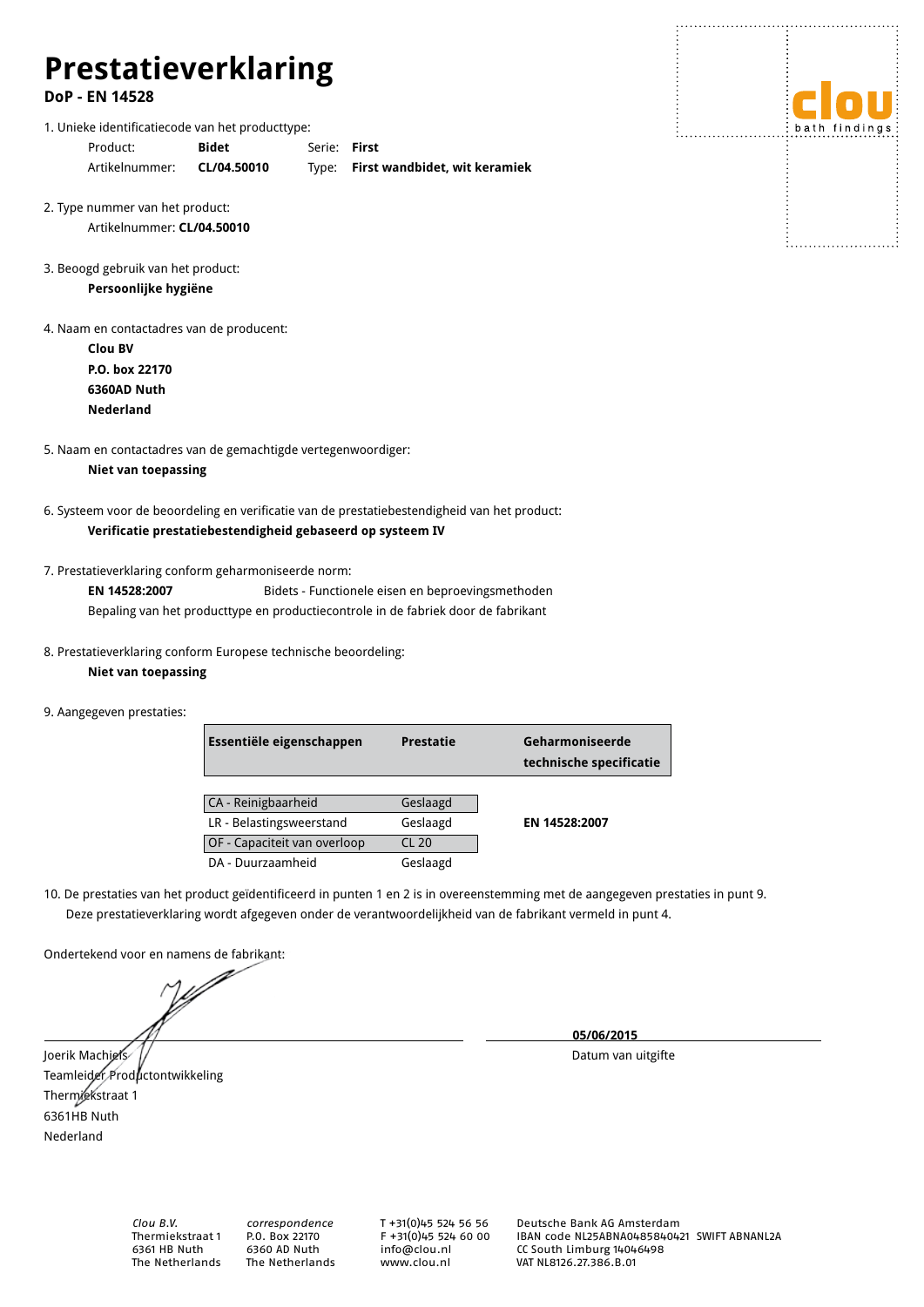# **Déclaration de Performance**

## **DoP - EN 14528**

1. Code d'identification unique du type de produit:

Produit: **Bidet** Série: **First**

Numéro d'article: **CL/04.50010** Type: **First bidet à suspendre, céramique blanche**

2. Numéro de type du produit:

Numéro d'article: **CL/04.50010**

3. Utilisation prévue du produit: **Hygiène personnelle**

4. Nom et adresse de contact du fabricant:

**Clou BV P.O. box 22170 6360AD Nuth Les Pays-Bas**

5. Nom et adresse de contact du représentant autorisé:

**Pas applicable**

6. Systèmes d'évaluation et de vérification de la constance des performances du produit: **Vérification de la performance est basé sur le système IV**

7. Déclaration de performance conformément aux normes harmonisées:

**EN 14528:2007** Bidets - Exigences de fonctionnement et méthodes d'essai Détermination du type de produit et contrôle de la production en usine par le fabricant

8. Déclaration de performance conformément à l'évaluation technique européenne:

## **Pas applicable**

9. Performance déclarée:

| <b>Caractéristiques</b><br>essentielles | Performance | Spécification technique<br>harmonisée |
|-----------------------------------------|-------------|---------------------------------------|
|                                         |             |                                       |
| CA - Nettoyabilité                      | Réussi      |                                       |
| LR - Résistance de charge               | Réussi      | EN 14528:2007                         |
| OF - Capacité de débordement            | CL20        |                                       |
| DA - durabilité                         | Réussi      |                                       |

10. La performance du produit identifié aux points 1 et 2 est en conformité avec la performance déclarée au point 9. Cette déclaration de performance est établie sous la seule responsabilité du fabricant identifié au point 4.

Signé pour et au nom du fabricant par:

**05/06/2015** 

Joerik Machiels Date d'émission

Chef D'Équipe Développement de Produit Thermiekstraat 1 6361HB Nuth Les Pays-Bas

*Clou B.V.* Thermiekstraat 1 6361 HB Nuth The Netherlands

*correspondence* P.O. Box 22170 6360 AD Nuth The Netherlands T +31(0)45 524 56 56 F +31(0)45 524 60 00 info@clou.nl www.clou.nl